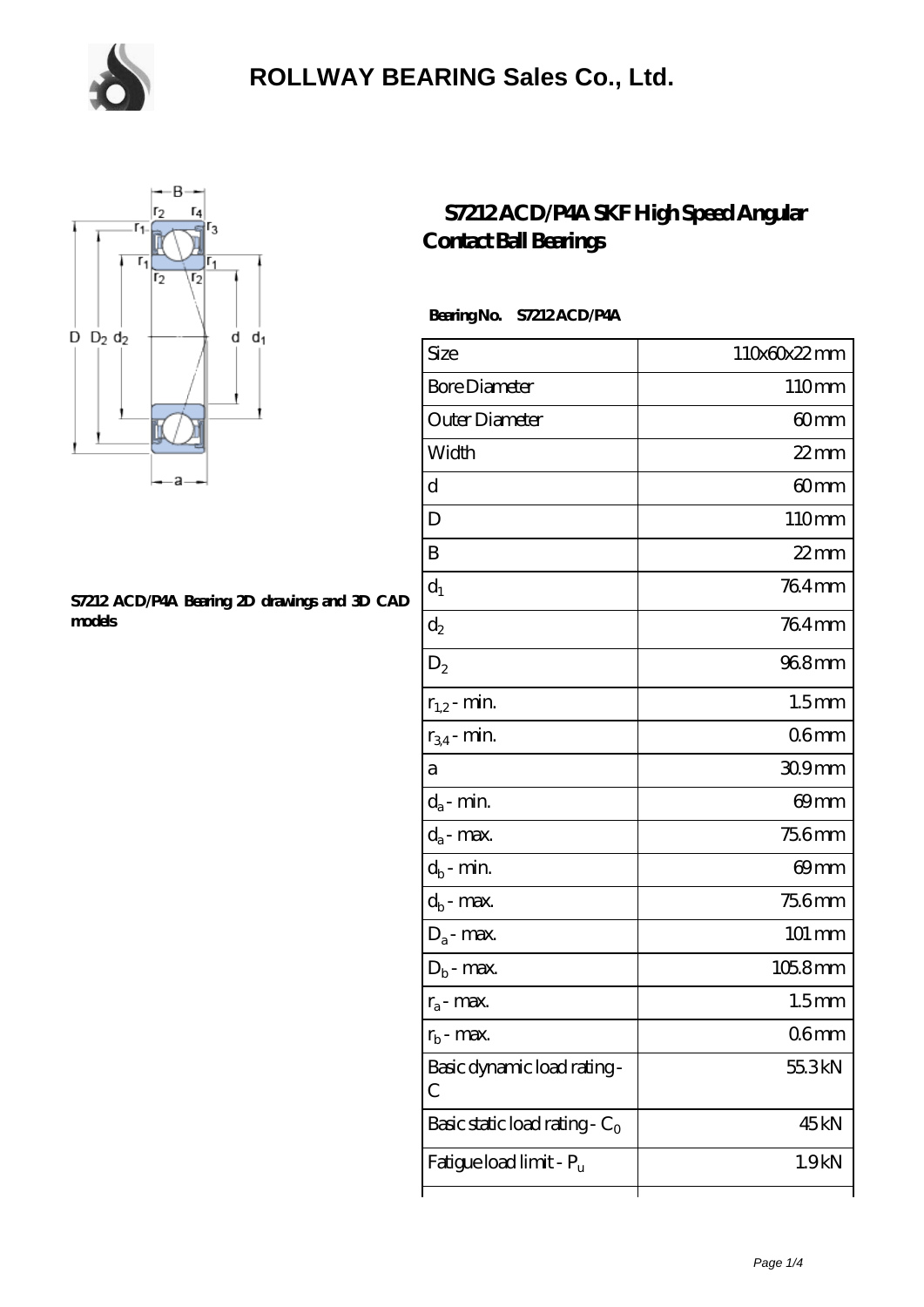

# **[ROLLWAY BEARING Sales Co., Ltd.](https://m.chooseyourcufflinks.com)**

| Limiting speed for grease<br>lubrication | 11000r/min   |
|------------------------------------------|--------------|
| Ball - $D_w$                             | 14288mm      |
| $Ball - z$                               | 16           |
| Calculation factor - e                   | 068          |
| Calculation factor - $Y_2$               | 0.87         |
| Calculation factor - $Y_0$               | 038          |
| Calculation factor - $X_2$               | 0.41         |
| Calculation factor - $Y_1$               | 092          |
| Calculation factor - $Y_2$               | 1.41         |
| Calculation factor - $Y_0$               | 0.76         |
| Calculation factor - $X_2$               | 067          |
| Preload class $A - G_A$                  | 350N         |
| Preload class $B - G_B$                  | 700N         |
| Preload class $C - G_C$                  | 1400N        |
| Preload class $D - G_D$                  | 2800N        |
| Calculation factor - f                   | 1.07         |
| Calculation factor - $f_1$               | 099          |
| Calculation factor - f <sub>2A</sub>     | 1            |
| Calculation factor - $f_{2B}$            | 1.01         |
| Calculation factor - $f_{\chi}$          | 1.02         |
| Calculation factor - $f_{2D}$            | 1.05         |
| Calculation factor - $f_{HC}$            | 1            |
| Preload class A                          | 182N/micron  |
| Preload class B                          | 238N/micron  |
| Preload class C                          | 315N/micron  |
| Preload class D                          | 424 N/micron |
| $d_1$                                    | 764mm        |
| $d_2$                                    | 764mm        |
| $D_2$                                    | 968mm        |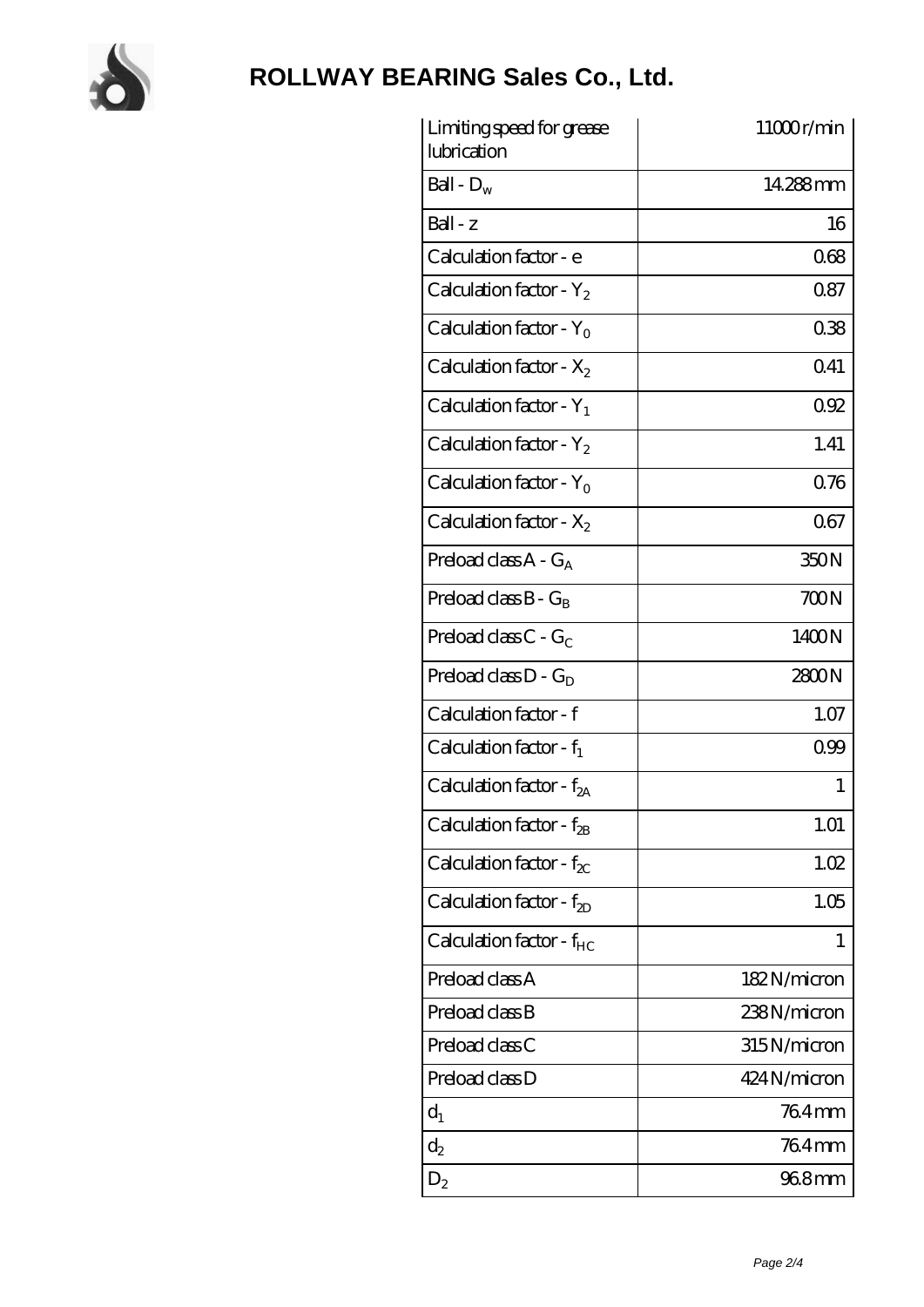

| $r_{1,2}$ min.                             | 1.5 <sub>mm</sub> |
|--------------------------------------------|-------------------|
| $r_{34}$ min.                              | 06 <sub>mm</sub>  |
| $d_a$ min.                                 | 69mm              |
| $d_a$ max.                                 | <b>756mm</b>      |
|                                            | 69mm              |
| $d_b$ min.                                 |                   |
| $d_h$ max.                                 | <b>756mm</b>      |
| $D_a$ max.                                 | 101 mm            |
| $D_{b}$ max.                               | $1058$ mm         |
| $r_a$ max.                                 | 1.5 <sub>mm</sub> |
| $rb$ max.                                  | 06 <sub>mm</sub>  |
| Basic dynamic load rating C                | 55.3kN            |
| Basic static load rating $C_0$             | 45 <sub>kN</sub>  |
| Fatigue load limit Pu                      | 1.9kN             |
| Attainable speed for grease<br>lubrication | 11000r/min        |
| Ball diameter $D_w$                        | 14.288mm          |
| Number of balls z                          | 16                |
| Preload class $A G_A$                      | 350N              |
| Static axial stiffness, preload<br>classA  | 182N/μ m          |
| Preload class $BG_R$                       | 700N              |
| Static axial stiffness, preload<br>classB  | 238N/µ m          |
| Preload class C $G_C$                      | 1400N             |
| Static axial stiffness, preload<br>classC  | $315N/\mu$ m      |
| Preload class $D G_D$                      | 2800N             |
| Static axial stiffness, preload<br>classD  | $424N/\mu$ m      |
| Calculation factor f                       | 1.07              |
| Calculation factor $f_1$                   | 0.99              |
| Calculation factor f <sub>2A</sub>         | 1                 |
| Calculation factor $f_{\rm 2B}$            | 1.01              |
| Calculation factor $f_{\chi}$              | 1.02              |